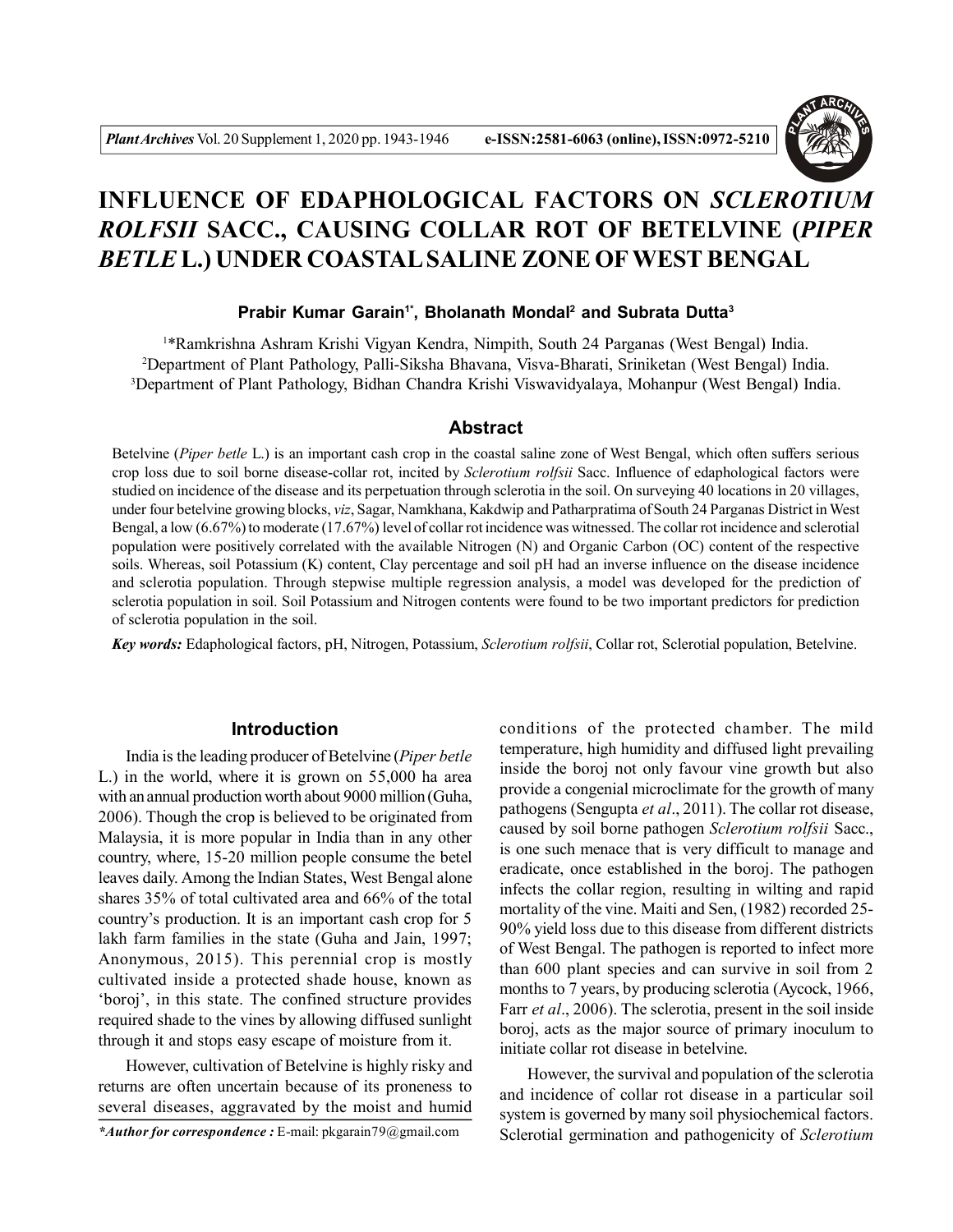*rolfsii* is greater in acidic soil than in alkaline soil (Punja and Grogan, 1982; Shim and Starr, 1997). Banyal *et al.,* (2008) found significant positive correlation between collar rot incidence in Tomato and available soil Nitrogen, Organic Carbon, Soil pH and pathogen population in soils collected from different locations of Himachal Pradesh, whereas negative correlation was recorded with Phosphate and Potassium content in the soil. He also **Table 1:** Soil physiochemical parameters, sclerotial population and collar rot disease incidence (DI).

reported that lighter soils were more favourable to *Sclerotium* collar rot than the heavy textured soils. El-Abyad *et al*., (1988), while studying the pathogenicity of three soil borne pathogens on sugarbeet root rot disease under different salinity stresses, found that *Sclerotium rolfsii* was most aggressive due to its certain tolerance to NaCl. Khalili and Kamyab, (2016) studied the relationship between soil properties and sclerotial

| <b>Block</b>  | <b>Village</b>                | Loc-<br>ation  | $\mathbf{D}$<br>(%) | pH<br>(1:2.5)    | EC<br>$(dSm-1)$ | OC<br>(%) | $\mathbf N$<br>(kg/ha) | $\mathbf{P}$<br>(kg/ha) | $\bf K$<br>(kg/ha) | Clay<br>(%)     | Sclerotia    |
|---------------|-------------------------------|----------------|---------------------|------------------|-----------------|-----------|------------------------|-------------------------|--------------------|-----------------|--------------|
|               |                               |                |                     |                  |                 |           |                        |                         |                    |                 | (no. per     |
|               |                               |                |                     |                  |                 |           |                        |                         |                    |                 | $100g$ soil) |
| Sagar         | Khansaheb Abad                | 1              | 9.33                | 8.1              | 0.15            | 0.58      | 301.29                 | 92.71                   | 290.72             | 47              | 6.44         |
|               |                               | $\overline{2}$ | 11.67               | 6.5              | 0.32            | 0.74      | 422.35                 | 72.54                   | 416.74             | 35              | 8.57         |
|               | Harinbari                     | $\mathbf{1}$   | 11.33               | 7.7              | 0.36            | 0.74      | 365.32                 | 47.37                   | 252.67             | 31              | 7.89         |
|               |                               | $\overline{2}$ | 12.23               | 6.7              | 0.45            | 0.59      | 341.51                 | 99.68                   | 176.85             | 39              | 8.90         |
|               | Bamankhali                    | $\mathbf{1}$   | 9.00                | 7.87             | 0.28            | 0.62      | 264.13                 | 35.18                   | 325.38             | 46              | 7.11         |
|               |                               | $\overline{2}$ | 9.33                | 7.3              | 0.16            | 0.55      | 275.18                 | 42.25                   | 390.46             | 42              | 7.30         |
|               | Rudranagar                    | $\mathbf 1$    | 9.67                | 8.05             | 0.35            | 0.46      | 206.48                 | 98.72                   | 217.72             | 45              | 6.22         |
|               |                               | $\overline{2}$ | 13.33               | 7.8              | 0.55            | 0.49      | 312.47                 | 59.82                   | 146.39             | 31              | 10.20        |
|               | Haradhanpur                   | 1              | 8.67                | 8.01             | 0.19            | 0.6       | 201.00                 | 52.78                   | 206.36             | 46              | 6.78         |
|               |                               | $\overline{2}$ | 8.00                | 7.9              | 0.47            | 0.41      | 205.55                 | 90.5                    | 326.38             | 44              | 6.33         |
| Namkhana      | Narayanganj                   | 1              | 14.33               | $\overline{5.4}$ | 0.42            | 0.72      | 411.16                 | 40.15                   | 245.34             | $\overline{27}$ | 9.44         |
|               |                               | $\overline{2}$ | 14.33               | 6.4              | 0.24            | 0.72      | 583.47                 | 68.87                   | 156.75             | 31              | 10.30        |
|               | Debnagar                      | $\mathbf{1}$   | 6.67                | 7.75             | 0.28            | 0.46      | 128.51                 | 93.38                   | 509.60             | 48              | 3.67         |
|               |                               | $\overline{2}$ | 8.67                | 7.1              | 0.72            | 0.56      | 265.22                 | 44.65                   | 381.48             | 45              | 6.30         |
|               | Madanganj                     | 1              | 9.67                | 7.45             | 0.85            | 0.37      | 169.00                 | 117.62                  | 378.76             | 38              | 5.89         |
|               |                               | $\overline{2}$ | 9.00                | 7.9              | 0.12            | 0.44      | 217.36                 | 65.24                   | 342.55             | 35              | 7.10         |
|               | Namkhana                      | $\mathbf{1}$   | 17.67               | 5.56             | 0.47            | 0.88      | 549.78                 | 51.41                   | 135.25             | 26              | 11.56        |
|               |                               | $\overline{2}$ | 15.33               | 7.2              | 0.44            | 0.77      | 432.46                 | 39.55                   | 165.24             | 29              | 9.67         |
|               | Shibnagar Abad                | 1              | 7.67                | 7.3              | 0.08            | 0.34      | 131.76                 | 115.37                  | 562.03             | 42              | 3.44         |
|               |                               | $\overline{2}$ | 11.33               | 7.7              | 0.76            | 0.29      | 182.84                 | 84.2                    | 212.39             | 34              | 7.11         |
| Kakdwip       | Shibkalinagar                 | 1              | 11.67               | 7.5              | 0.07            | 0.48      | 205.55                 | 74.41                   | 244                | $\overline{39}$ | 6.78         |
|               |                               | $\overline{2}$ | 8.40                | 6.5              | 0.24            | 0.61      | 306.25                 | 90.6                    | 234.52             | 35              | 7.30         |
|               | Bamnagar                      | 1              | 14.67               | 5.24             | 0.21            | 0.75      | 534.18                 | 94.74                   | 185.71             | 27              | 10.78        |
|               |                               | $\overline{2}$ | 13.67               | 6.1              | 0.37            | 0.81      | 487.38                 | 49.4                    | 261.75             | 37              | 8.90         |
|               | Akshaynagar                   | 1              | 12.67               | 6.3              | 0.24            | 0.67      | 380.15                 | 39.25                   | 137.94             | $\overline{33}$ | 9.00         |
|               |                               | $\overline{2}$ | 13.33               | 6.2              | 0.31            | 0.42      | 266.72                 | 34.8                    | 139.78             | 26              | 8.10         |
|               | Gangadharpur                  | $\mathbf{1}$   | 13.33               | 6.5              | 0.64            | 0.74      | 353.73                 | 49.81                   | 201.16             | 31              | 6.56         |
|               |                               | $\overline{2}$ | 12.67               | 5.9              | 0.45            | 0.59      | 321.45                 | 88.65                   | 249.3              | 25              | 7.22         |
|               | Budhakhali                    | $\mathbf{1}$   | 9.33                | 7.7              | 0.6             | 0.38      | 134.07                 | 97.90                   | 262.58             | 45              | 6.33         |
|               |                               | $\overline{2}$ | 9.67                | 6.8              | 0.09            | 0.32      | 216.92                 | 54.8                    | 278.65             | 43              | 7.30         |
| Patharpratima | Keorakhali                    | 1              | 13.67               | 6.5              | 0.66            | 0.42      | 424.60                 | 86.68                   | 262.69             | $\overline{35}$ | 9.22         |
|               |                               | $\overline{2}$ | 14.33               | 6.1              | 0.28            | 0.82      | 528.36                 | 41.5                    | 301.42             | 33              | 10.30        |
|               | Dakshin Raipur<br>Digambarpur | 1              | 11.33               | 7.13             | 0.49            | 0.47      | 169.00                 | 14.88                   | 291.00             | 32              | 7.89         |
|               |                               | $\overline{2}$ | 10.67               | 6.9              | 0.37            | 0.31      | 192.32                 | 90.8                    | 157.68             | 35              | 6.58         |
|               |                               | $\mathbf{1}$   | 11.00               | 7.1              | 0.81            | 0.35      | 205.55                 | 66.31                   | 237.64             | 30              | 7.11         |
|               |                               | $\overline{2}$ | 12.33               | 5.5              | 0.39            | 0.52      | 353.74                 | 110.4                   | 184.35             | 32              | 8.72         |
|               | Dakshin Durgapur              | 1              | 12.67               | 6.4              | 0.6             | 0.62      | 334.41                 | 36.54                   | 227.35             | $28\,$          | 7.00         |
|               |                               | $\overline{2}$ | 13.00               | 6.1              | 0.87            | 0.35      | 187.24                 | 50.68                   | 135.75             | 29              | 8.50         |
|               | Uttar Mahendrapur             | $\,1$          | 8.67                | 7.35             | 0.2             | 0.46      | 228.92                 | 87.20                   | 403.20             | 43              | 7.67         |
|               |                               | $\overline{2}$ | 9.67                | 7.6              | 0.19            | 0.39      | 242.88                 | 112.8                   | 389.46             | 39              | 5.10         |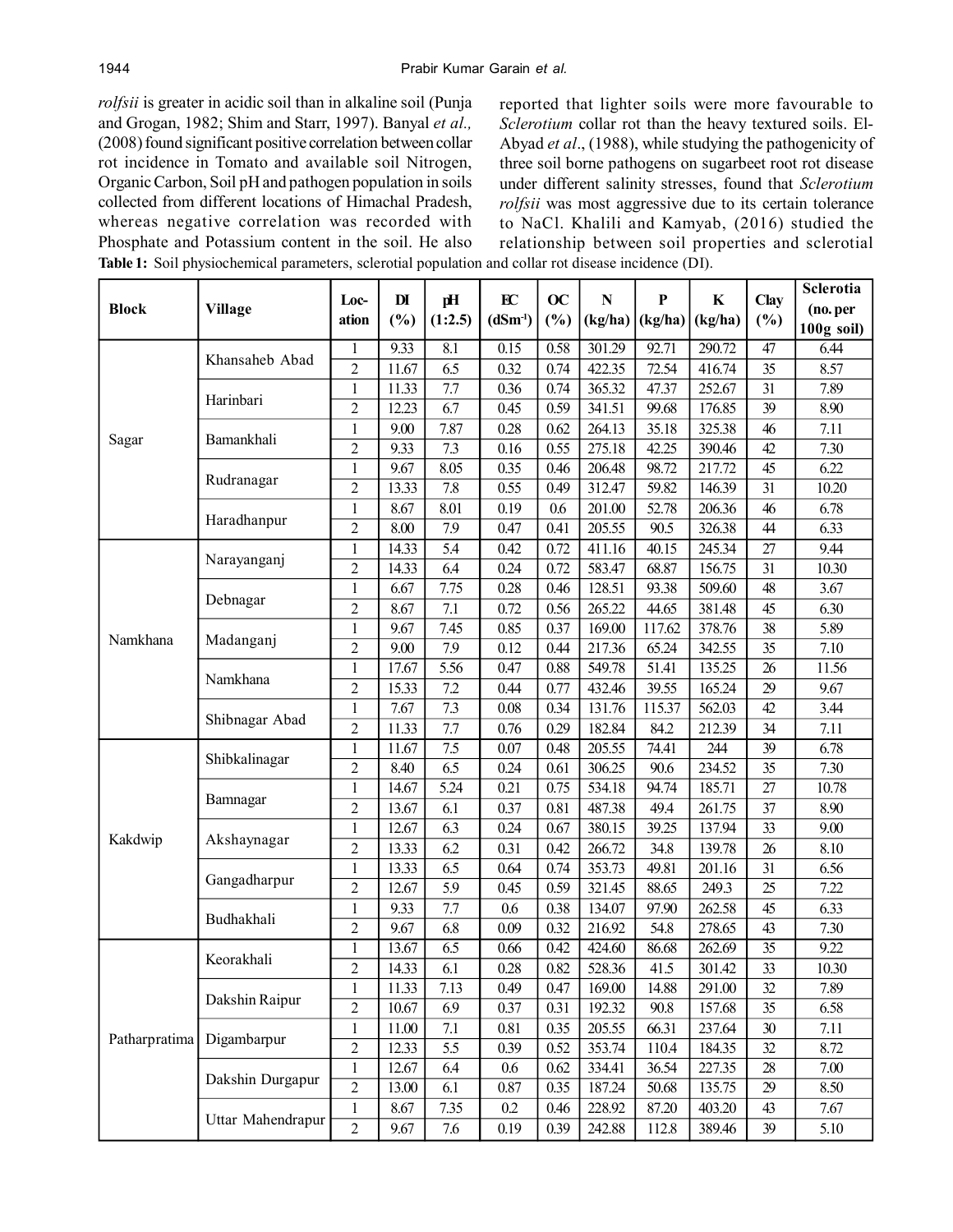population of *Macrophomina phaseolina*, causing charcoal rot in soyabean and reported a negative correlation with percent clay and soil organic matter but positive correlation with soil pH. However, very little information is available on influence of different edaphological parameters on *Sclerotium rolfsii* collar rot disease in Betelvine under the coastal saline zone of West Bengal. This zone is an important Betelvine growing area, known for the Mitha Pata cultivar, which is the most popular among all betel leaves for its low fibre content, sweet taste and fennel-like odour.

Though there are standard procedures for estimation sclerotial population in soil, it is often very difficult to determine correct sclerotial population over a large field, given the heterogeneous distribution of such tiny propagules in the soil. So it is necessary to develop an easy predictive methodology to forecast sclerotial population in a soil.

In the present investigation attempts were made to understand the relationship between collar rot disease and different soil physiochemical parameters and development of model for prediction of sclerotial population in soil so as to aid in better preparedness in managing the disease before its incidence.

# **Materials and Methods**

To study the relationship between collar rot disease and soil physiochemical factors, soil samples were collected from 40 betelvine boroj located at twenty villages, across four blocks of the district South 24 Parganas under coastal and saline zone of West Bengal (Table 1) in the year 2016. Two boroj (Location 1  $\&$ Location 2) were selected from each village. It was ensured that same variety (Mitha pata) was grown following similar agronomic management practices.



**Fig. 1:** Correlation of collar rot disease incidence with physiochemical parameters of soil.

Composite soil samples were collected at 0-15 cm depth, during the month of March, 2016.

Standard laboratory techniques were followed to determine soil pH and Electrical Conductivity (Jackson, 1979), Organic Carbon (Walkley and Black, 1934), total available Nitrogen (Subbaiah and Asija, 1956), available Phosphorus (Olsen *et al.,* 1954), available Potassium (Jackson, 1973), Clay % (Piper, 1966) and sclerotial population in the soil ('rapid flotation - sieving' technique as described by Rodriguez *et al.,* 1974). For recording collar rot incidence, three rows of vines (each with 100 vines) were marked randomly inside the selected boroj, during March 2016. Number of vines showing wilting symptom in each of the marked rows was counted during June 2016. Disease incidence (%) was calculated for each row, as:

**Disease** No. of wilted vines in a row  $- \times 100$ Incidence  $(\%)$  Total no. of vines in a row

Observations of the three rows were averaged and expressed as Disease Incidence (DI) of that particular boroj.

To find out the influence of soil physiochemical characteristics on disease incidence and sclerotial population in soil, multiple correlation and regression analysis were done with the data collected at "Location 1" of each village, with the help of statistical software IBM SPSS 20. Pearson correlation analysis was used to examine linear correlations among all variables. Stepwise multiple regression analysis was carried out to determine the most important predictors for sclerotial population in soil. With the help of this model, the sclerotial population was predicted in 20 boroj (Location-2 of the selected villages) and compared with the respective observed sclerotial population. The accuracy of the model was

> studied by calculating Root Mean Squared Error (RMSE) between the predicted and observed data.

# **Result and Discussion**

# **Relationship between edaphological parameters, collar rot incidence and sclerotial population in soil**

The data on collar rot incidence in 40 betelvine boroj, distributed over 20 villages in four important betelvine growing blocks of West Bengal, is presented in Table 1, along with the respective soil physiochemical parameters and initial sclerotial population in the soil. The collar rot incidence during the month of June in 2016 varied between 6.67% to 17.67%, whereas, initial sclerotial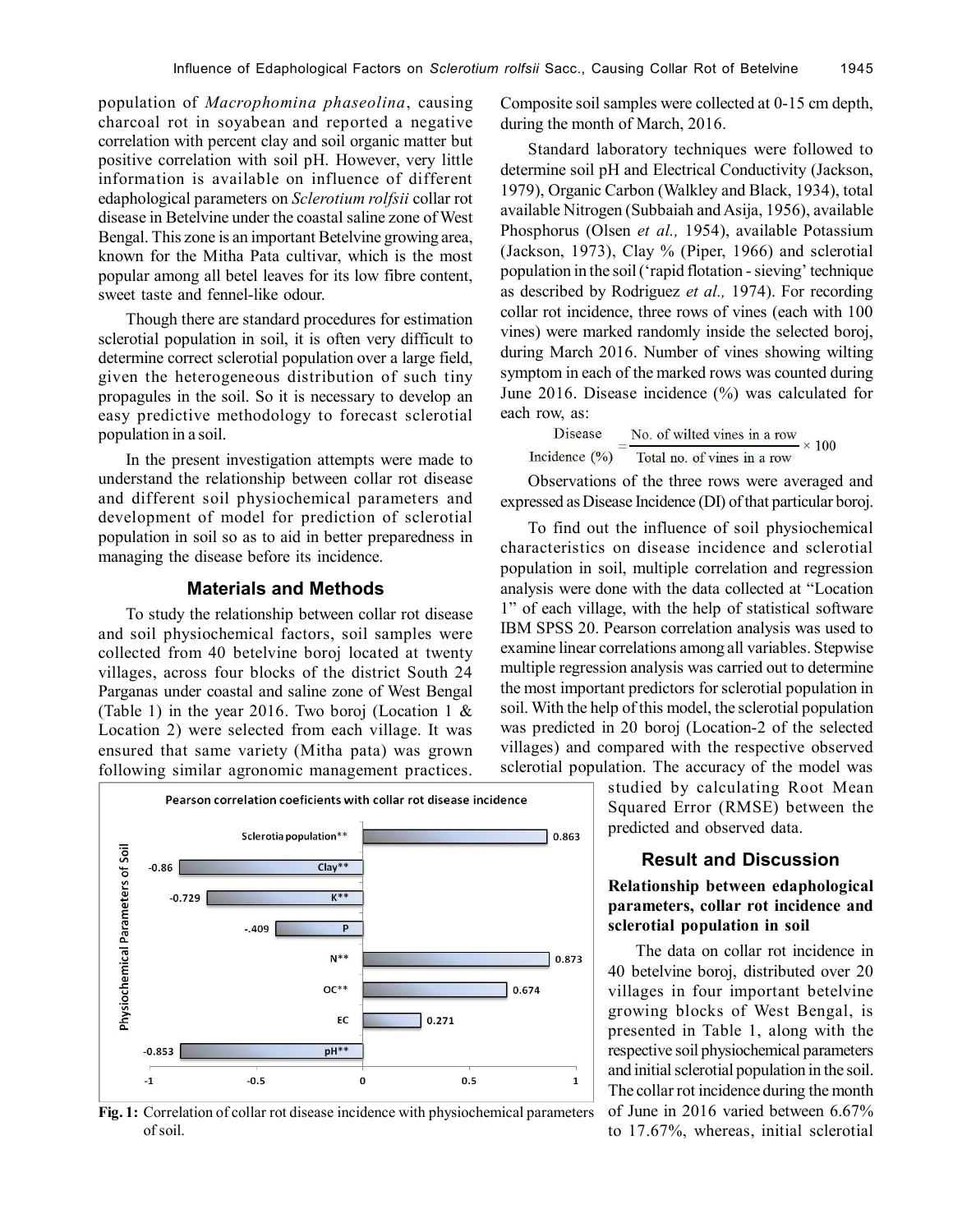population in soil in the month of March of the same year ranged from 3.67 to 11.56 numbers per 100 g of soil. A strong positive correlation  $(0.863 \text{ at } p<0.001)$  was found between the initial sclerotial population in soil and disease incidence. The values of soil pH, EC, Organic Carbon (OC), total Nitrogen (N), Phosphorus (P), Potassium (K) and Clay % varied between 5.24 to 8.1, 0.07 to 0.87 dS m-1, 0.29 to 0.88%, 128.1 to 583.47 kg ha-1, 14.88 to 117.62 kg ha-1, 135.25 to 562.03 kg ha-1 and 25 to 48%, respectively. The correlation studies conducted between the edaphological parameters and disease data of 'location 1' of each village (Fig. 1) revealed that the collar rot incidence was significantly and positively correlated with the total available Nitrogen and Organic Carbon content of the soil. On the other hand, disease incidence was inversely correlated with Potassium, pH and percentage of Clay in the soil. No significant relation was found between disease incidence, soil salinity (EC) and soil Phosphorus level.

These results indicate that collar rot in Betelvine is favoured by soils high in Nitrogen and Organic Carbon content but low in pH and Potassium content. Light textured soils also favoured the disease incidence. The scatter diagram in fig. 3 represents the linear relationship of collar rot with the soil parameters and their respective regression coefficients. The highest disease incidence (17.67%) was recorded in the boroj (Location 1 in Namkhana village) having initial sclerotial population of 11.56 per 100g soil, 549.78 kg N per ha, 135 kg K per ha, 0.88% Organic Carbon, soil pH of 5.56 and a lighter soil texture with 26% Clay content. Whereas the boroj (Location 1 of Debnagar village) containing soils with initial sclerotial population of 3.67 per 100g soil, 128.51 kg N per ha, 509.6 kg K per ha, 0.46% Organic Carbon, soil pH of 7.75 and a heavier soil texture with 48% Clay content resulted in lowest disease incidence (6.67%).

Pearson correlation coeficients with Sclerotial population Clay  $(%)**$ Physiochemical Parameters of Soil  $-0.685$  $K^{**}$  $-0.737$  $-0.42$  $\overline{P}$  $N^*$ 0.859 OC(%)\*\* 0.656 0.108 EC  $-0.728$  $pH**$  $-1$  $-0.8$  $-0.6$  $-0.4$  $-0.2$  $\mathbf 0$  $0.2$  $0.4$  $0.6$  $0.8$  $\mathbf{1}$ 

**Fig. 2:** Correlation of sclerotial population in soil with physiochemical parameters of the twenty villages during the same of soil.

Similar relationship were reported in collar rot of Tomato by Banyal *et al*., (2008) from Himachal Pradesh and by Mahato and Mondal, (2014) from red & lateritic zones of West Bengal, in respect of the Nitrogen, Organic Carbon, Potassium content of the soil, soil texture and soil inoculum level. Acidic soils were also reported to favour sclerotial germination and pathogenicity of *Sclerotium rolfsii* over alkaline soils (Punja and Grogan, 1982; Shim and Starr, 1997).

The absence of significant impact of soil salinity on *Sclerotium* collar rot incidence in the present study may be due to the tolerance of the pathogen to salinity stress upto a certain level. This result corroborates with the findings of El-Abyad *et al*., (1988), who found that *Sclerotium rolfsii* infestation in sugarbeet in Iran was not deterred by the increase in soil salinity.

#### **Prediction of sclerotial population in soil**

Considering the strong correlation between initial sclerotial population in soil and collar rot incidence, it becomes imperative to develop a model for prediction of sclerotial population in a soil to take up timely preventive measures before the disease onset. As like disease incidence, the sclerotial population in soil also showed significant correlation with various physiochemical properties of the soil (Fig. 2). To reduce the interdependence of some of the soil physiochemical parameters and find out the most critical edaphological predictors of sclerotial population in soil, a stepwise multiple regression analysis was carried out which resulted into the following regression model:

$$
Y = 6.079 + 0.01 (N) - 0.006 (K)
$$
 (1)

 $R^2 = 0.801, R^2_{adj} = 0.778$ 

Where, 'Y' represents predicted value of sclerotial population in soil (no. per 100 g soil), N represents total available Nitrogen (kg ha-1) and K represents total Potassium ( $kg \text{ ha}^{-1}$ ) in soil.

> This model '1' could able to explain the variation of sclerotial population in soil upto 77.8% accuracy. The two most significant important estimators for estimation of sclerotial population in soil are soil Nitrogen and Potassium level.

#### **Validation of the prediction model**

The multiple regression analysis model was validated with the help of a separate data set on sclerotial population in soil & edaphological parameters, collected from the 'Location 2' of each year 2016 (Table 1). A predicted value of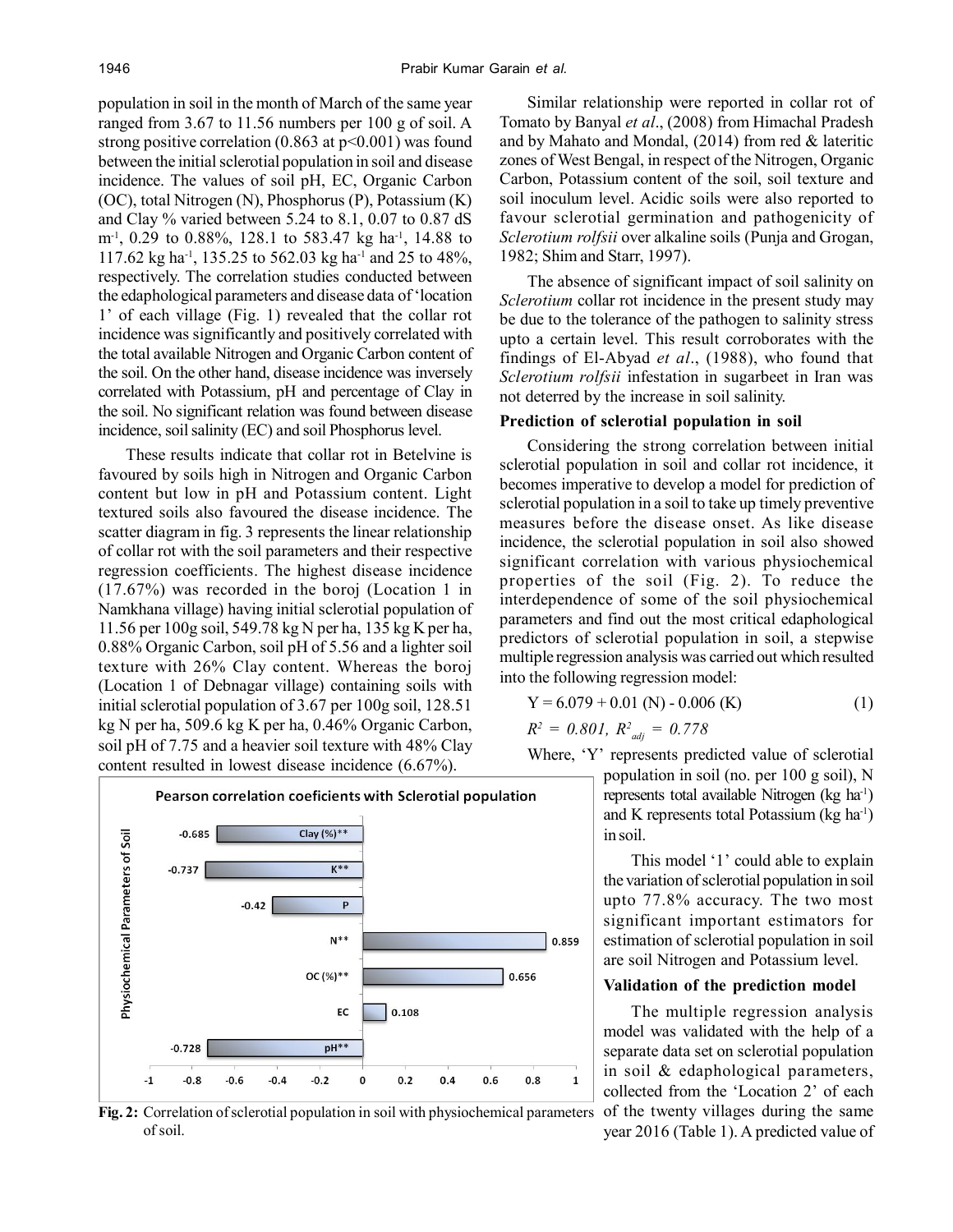

**Fig. 3:** (a to h) Scatter diagram of collar rot incidence & its regression coefficients with respect to different factors